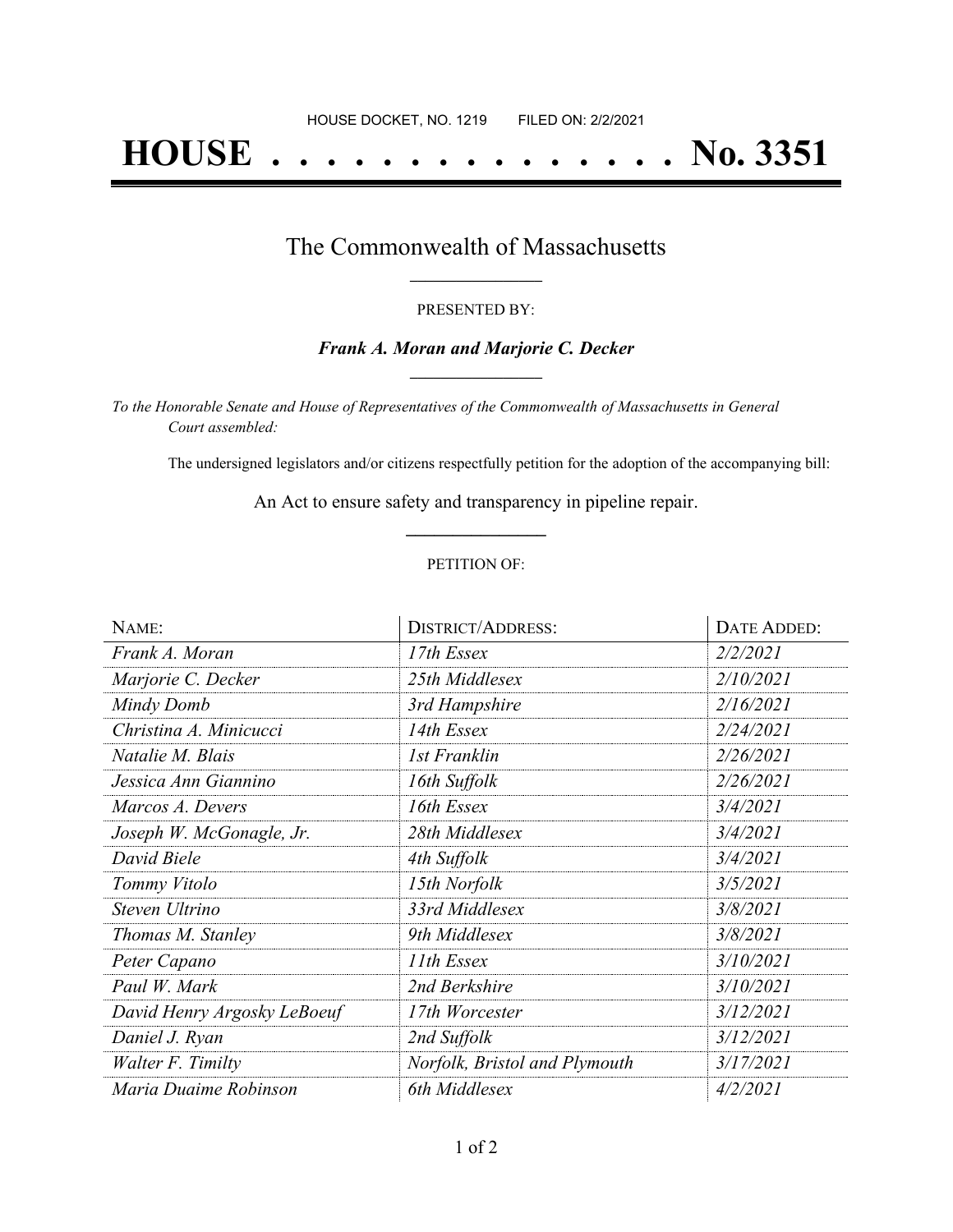| Michelle M. DuBois | 10th Plymouth          | 4/8/2021 |
|--------------------|------------------------|----------|
| Natalie M. Higgins | 4th Worcester          | 9/7/2021 |
| Erika Uyterhoeven  | $\perp$ 27th Middlesex | 2/1/2022 |